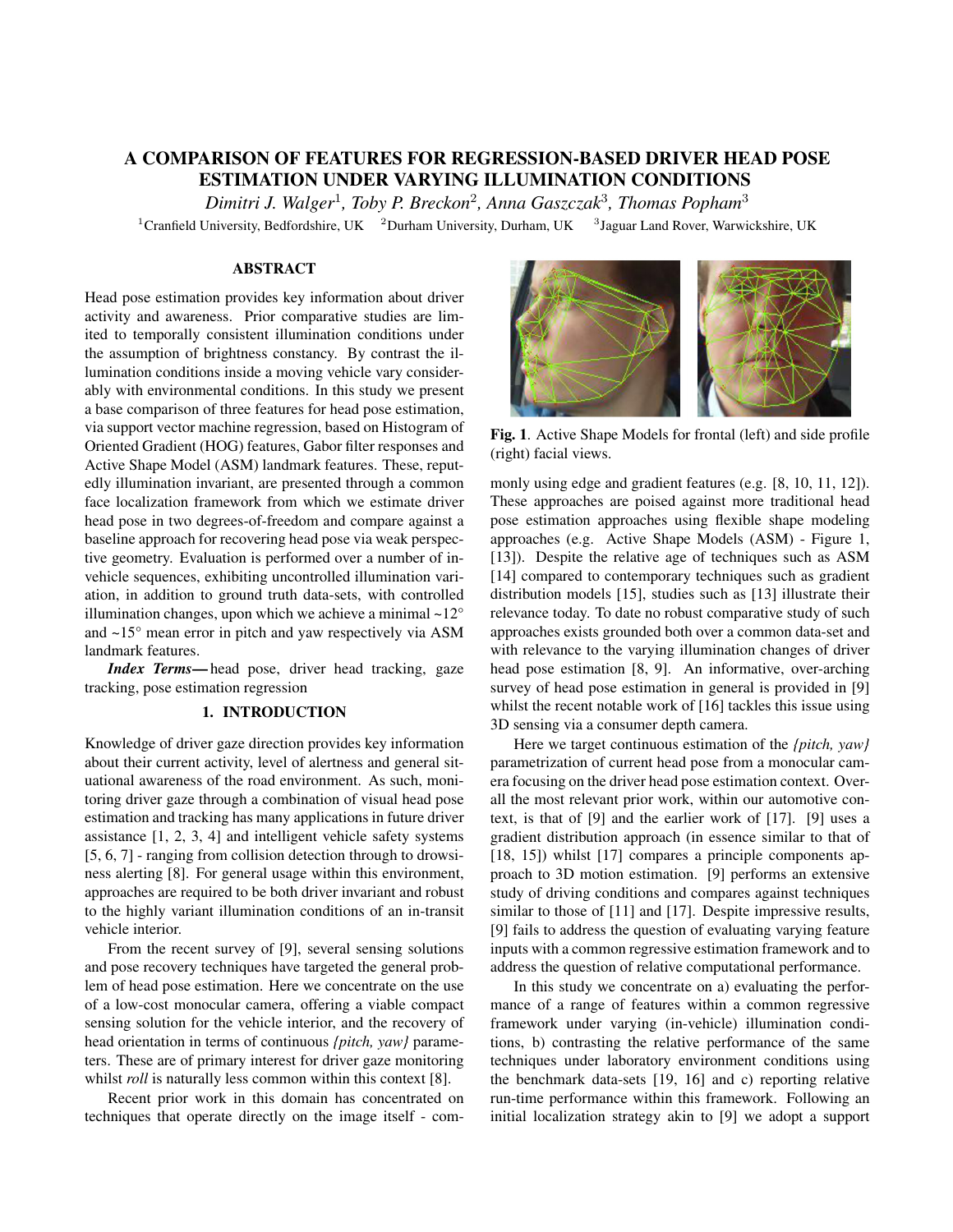vector machine regressor approach to produce a continuous *{pitch, yaw}* output parametrization. Within this pose estimator framework we compare the use of Histogram of Oriented Gradient (HOG) features (similar to [8]), Gabor Filter responses (as per [20]) and Active Shape Model (ASM) landmark features (following the seminal work of [14]). These features are reportedly illumination invariant with respect to this task [8, 20, 14]. Our study differs significantly from prior work in the field in that it considers the in-vehicle performance of several feature types within a common regressor framework, supports this with comparative evaluation over openly available data-sets and additionally considers relative run-time performance for real-time operation.

## 2. POSE ESTIMATION FEATURES

We compare three head pose estimation features (Sections 2.2 - 2.4), in addition to benchmark estimation from weak perspective geometry (following [21]) as an indicator of data-set difficulty (Section 2.5), based on a common framework for initial head detection and localization within the scene (Section 2.1). Comparative results are presented in Section 3.

#### 2.1. Detection and Localization

Face detection is initially performed using an ensemble of trained Haar-cascade classifiers [22] (a multi-orientation cascade of cascades [23, 24, 25]). Within the driver context, this ensemble of cascades is biased towards frontal profile detection (higher *a priori* probability) followed by subsequent side profile (left/right) detection (as illustrated in Fig. 3, left column). In general this offers robust initial detection within  $\pm 90^{\circ}$ yaw,  $\pm 45^{\circ}$  pitch and  $\pm 20^{\circ}$  roll offering good coverage for pose recovery (similar to [8]).

Initial detection is further integrated with a pyramidal tracking approach (Kanade-Lucas-Tomasi, [26, 27]) suitable for frame-to-frame head tracking in the fixed, although illumination varying, environment. This approach minimizes a residual pixel matching error over a large set of pixel-wise matches to recover a robust optical flow based motion estimate [26]. Here we additionally employ a forward-backward matching strategy filtering only the feature points tracked from frame t to  $t + 1$  that are subsequently track-able back from frame  $t+1$  to t. The final motion estimation,  $\hat{m}$ , is computed from the optical flow of this filtered feature set via a truncated mean. Inter-feature distances,  $d_{(i,j)}^t$ , are then computed for each (forward-backward) matched feature pairing,  $(i, j)$ , in each frame t from which a feature-wise inter-frame scaling factor,  $s_{(i,j)} = \frac{d_{(i,j)}^{t+1}}{d_{(i,j)}^t}$ , is computed. A mean frame to frame scaling factor,  $\hat{s}$ , is calculated as the truncated mean of this set. This combined spatial transformation,  $(\hat{m}, \hat{s})$  facilitates onward frame-to-frame tracking of the facial region initially identified via initial detection with explicit facial re-detection presiding over a tracker prediction for future in-frame localization. Despite underlying assumptions of spatial coherence (i.e. consistent local optical flow motion)

which are readily broken by head rotation or partial occlusion (e.g. hands over/on face) this provides a quantitative 91-94% correct facial region localization against publicly available data-sets [19, 16]. Overall, this extends the detection strategy of [8] within the context of driver head pose estimation.

## 2.2. Histogram of Oriented Gradient

From our localized face region (Section 2.1), we first use the Histogram of Oriented Gradient (HOG) of [15] features following a gradient approach akin to that of [8]. The HOG descriptor is based on histograms of oriented gradient responses in a local region around a given pixel of interest. Here a rectangular block, pixel dimension  $b \times b$ , is divided into  $n \times n$  (sub-)cells and for each cell a histogram of gradient orientation is computed (quantised into  $H$  histogram bins for each cell, weighted by gradient magnitude). The histograms for all cells are then concatenated and normalised to represent the HOG descriptor for a given block (i.e. associated pixel location). For image gradient computation centred gradient filters  $[-1, 0, 1]$  and  $[-1, 0, 1]^T$  are used as per [15].

By re-sampling the localized facial region to a  $64 \times 64$ pixel image, we then compute the global HOG descriptor of this localized region using a block stride,  $s = 8$  $(H = 9, n = 4, b = 16)$ , to form the input to a Support Vector Machine (SVM) regressor. Four SVM regressors are trained, one for each of frontal and side profile facial view predicting either *{pitch, yaw}* respectively (following [8]). Based on this 1764 dimension input (i.e.  $H \times n \times (s-1)^2$ ) we use a Radial Basis Function (RBF) kernel, with grid-based kernel parameter optimization, within a cross-validation based training regime. Training is performed over∼700 example images from [16] sub-divided into frontal profile (i.e.  $\{pitch, yaw\} = \{\pm 60, \pm 45\}$ ) and side profile (i.e.  $\{pitch, yaw\} = \{\pm 60, \pm (-90 \rightarrow -45)\}\.$  A single side profile regressor is trained over which both left and right side profiles are evaluated via a symmetrical pre-transformation (based on profile detection, Section 2.1).

#### 2.3. Gabor Filters

Secondly we consider the use of multiple Gabor filter response features over the same localized face region (Section 2.1). Gabor features are widely used to extract information from images [28]. In order to extract the Gabor feature information  $r(x, y)$ ,  $(x, y) \in \Omega$ , we convolve the image  $I(x, y)$ with the Gabor filter function  $g(x, y)$  as follows:-

$$
r(x,y) = \iint_{\Omega} I(\xi, \eta) \times g(x - \xi, y - \eta) \, dx \, dy \qquad (1)
$$

The two dimensional Gabor filter is defined as the product of two functions:- the carrier,  $s(x, y\phi, \theta)$ , a complex sinusoid of spatial frequency  $\phi$ , with orientation  $\theta$ , and the envelope,  $w_r(x, y, \sigma)$ , a Gaussian kernel of width  $\sigma$  as follows:-

$$
g(x, y) = s(x, y\phi, \theta)w_r(x, y, \sigma) \tag{2}
$$

The carrier determines the wavelength (the preferred spatial frequency of analysis). Here we use the response of the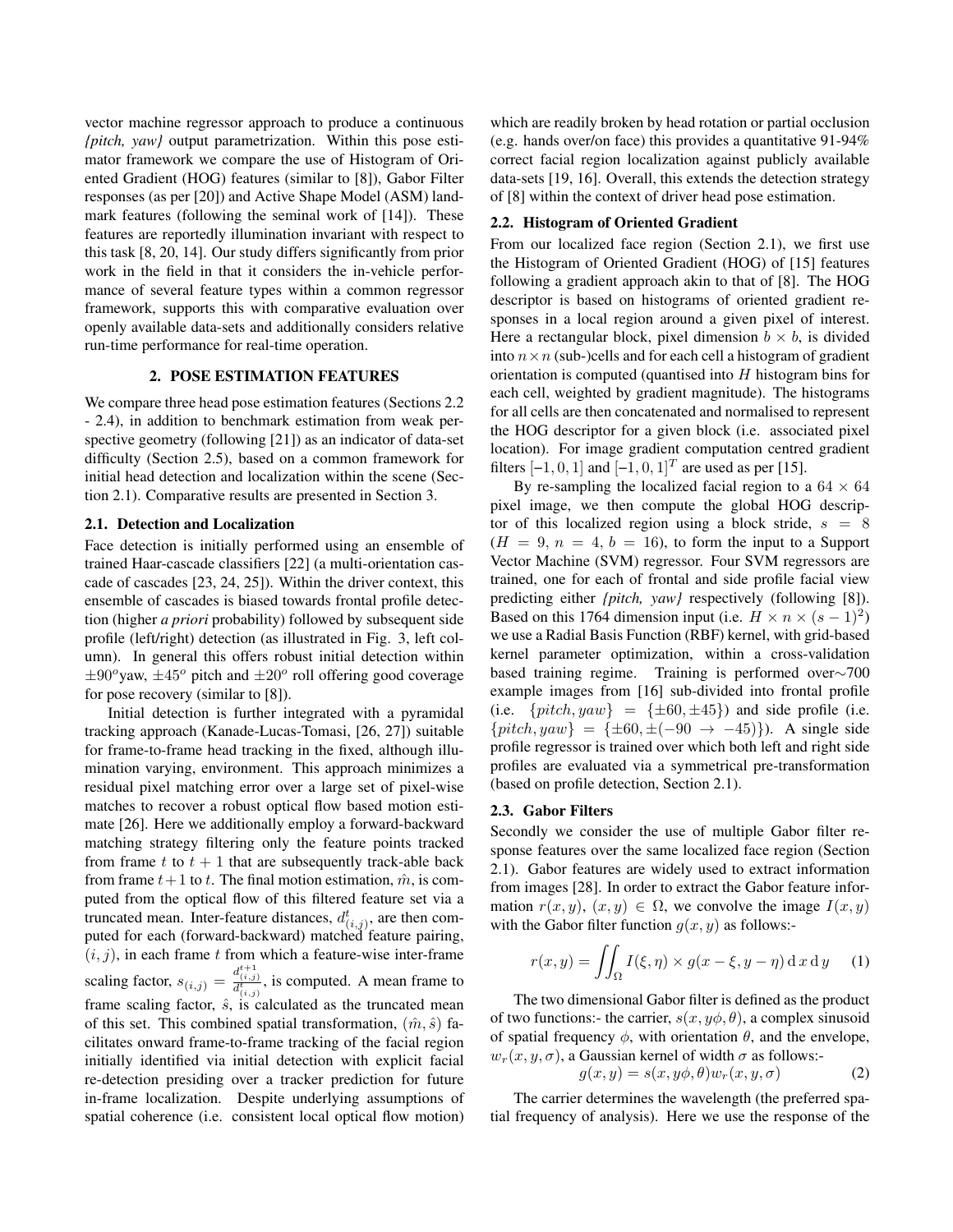Gabor filter to locally characterize the face region as a summary vector feature. Following the in-depth analysis of [29] we use a single spatial frequency,  $\phi = \{1.82\}$ , with a set of four orientations  $\theta = \{0, -45, -90, -135\}$ <sup>o</sup> resulting in four magnitude response values per input pixel over the face region (re-sized to a  $20 \times 20$  pixel image). This 1600 dimensional vector (i.e.  $20 \times 20 \times |\{\theta\}|$ ) forms the input to a multiple SVM regressor approach following the same approach outlined in Section 2.2.

## 2.4. Active Shape Model Landmarks

Within the localized facial region, here an Active Shape Model (ASM) [14] is used to perform sub-facial feature localization. Essentially, each face within a given training set is represented as a set of landmark points corresponding to explicit facial features (see Fig. 1) over which a Point Distribution Model (PDM) is constructed via Principle Components Analysis (PCA). In operation, ASM exploit a linear formulation of the PDM by performing an iterative search to fit the model to a new unseen (facial) image post-training. Here, by priming the ASM with the output region from the tracker we localize this search within the image. As the ASM is reliant on all of the facial landmarks being un-occluded within the image we train separate ASM models for frontal and side profile respectively [14] (Fig. 1). These ASM are constructed using 53 facial landmarks (frontal) and 39 facial landmarks (profile) over ∼ 700 example images from the data-set of [19] following the approach of [14].

An input to head pose estimation is formed as the fullyconnected set of inter-landmark distances and landmark positions normalized by the size of the localized face region (from Section 2.1). These forms a set of  $v \times (v - 1)$  distances and v 2D positions for the vertices of the fully-connected ASM graph corresponding to the facial landmarks ( $v \in \{v_{frontal},\}$  $v_{side}$ } = {53, 39}) resulting in an  $(v^2 + v)$  dimensional representation (i.e.  $(v \times (v-1))+2v$ ) for each ASM respectively (Fig. 1). Subsequently, this forms the input to a multiple SVM regressor approach following the same methodology outlined in Section 2.2 for the prediction of *{pitch, yaw}*.

#### 2.5. Weak Perspective Geometry

Finally we consider the work of [21] as a baseline technique in this study to provide an accessible measure of dataset/scenario difficulty. This uses a simple geometric approach for face pose estimation based on knowledge of a semantic set of five facial features, fface = {*tip of nose, extremities of the eyes (x 2), extremities of mouth*} (see Fig. 2, white). Based on localization of these features a line is drawn between the midpoint of the eye and midpoint of the mouth (Fig. 2, red). A statistical ratio thus facilitates recovery of the base of the nose [21] from which the vector *(nose base*  $\rightarrow$ *nose tip)* can be estimated as a 2D projection of the facial normal (Fig. 2, green). Estimation of the projective transformation from the standard spatial layout of  $f_{face}$  to that of the example facilitates direct recovery of a *{pitch, yaw}* estimation [30]. Here



Fig. 2. Facial normal estimation (green) from facial feature geometry (white/red).



Fig. 3. Head pose estimation under varying illumination conditions (upper and lower)

localization is based on a combination of ASM, {*extremities of the eyes (x 2), extremities of mouth*}*,* and a specific trained Haar-cascade classifier [22], {*tip of nose*}, which empirically offered superior localization to that of the ASM for this feature.

Inclusion of this approach [21] makes the results of this study more directly comparable to those of other studies [9] and provides a baseline for comparison of the other features within the common regression framework.

## 3. EVALUATION

Our comparative evaluation is based on qualitative and quantitative analysis (Sections 3.1, 3.2) and analysis of relative computational performance (Section 3.3).

## 3.1. Qualitative Results

Our qualitative evaluation is based on an in-vehicle data-set captured from a centrally mounted camera facing the driver (e.g. Fig. 2). This data-set is captured over multiple circuits of a given route at varying times of day ensuring varying illumination conditions within any given circuit (as vehicle position changes relative to the sun) and between circuits due to changes in ambient illumination conditions. The route comprises of a complex (campus) site involving numerous illumination occluders, sources of shadow into the vehicle and periodic shadow to bright illumination changes (caused by trees, street furniture, building occlusion etc.). It is notably difficult to quantify illumination non-uniformity under such operating conditions.

In Fig. 3 we initially illustrate the comparative performance of the four different approaches (Sections 2.2 - 2.5) under varying lighting conditions denoting the most plausible pose in each case (green "x"). From this figure we can see that the use of ASM facial landmarks generally outperform the other approaches recovering both the (driver) left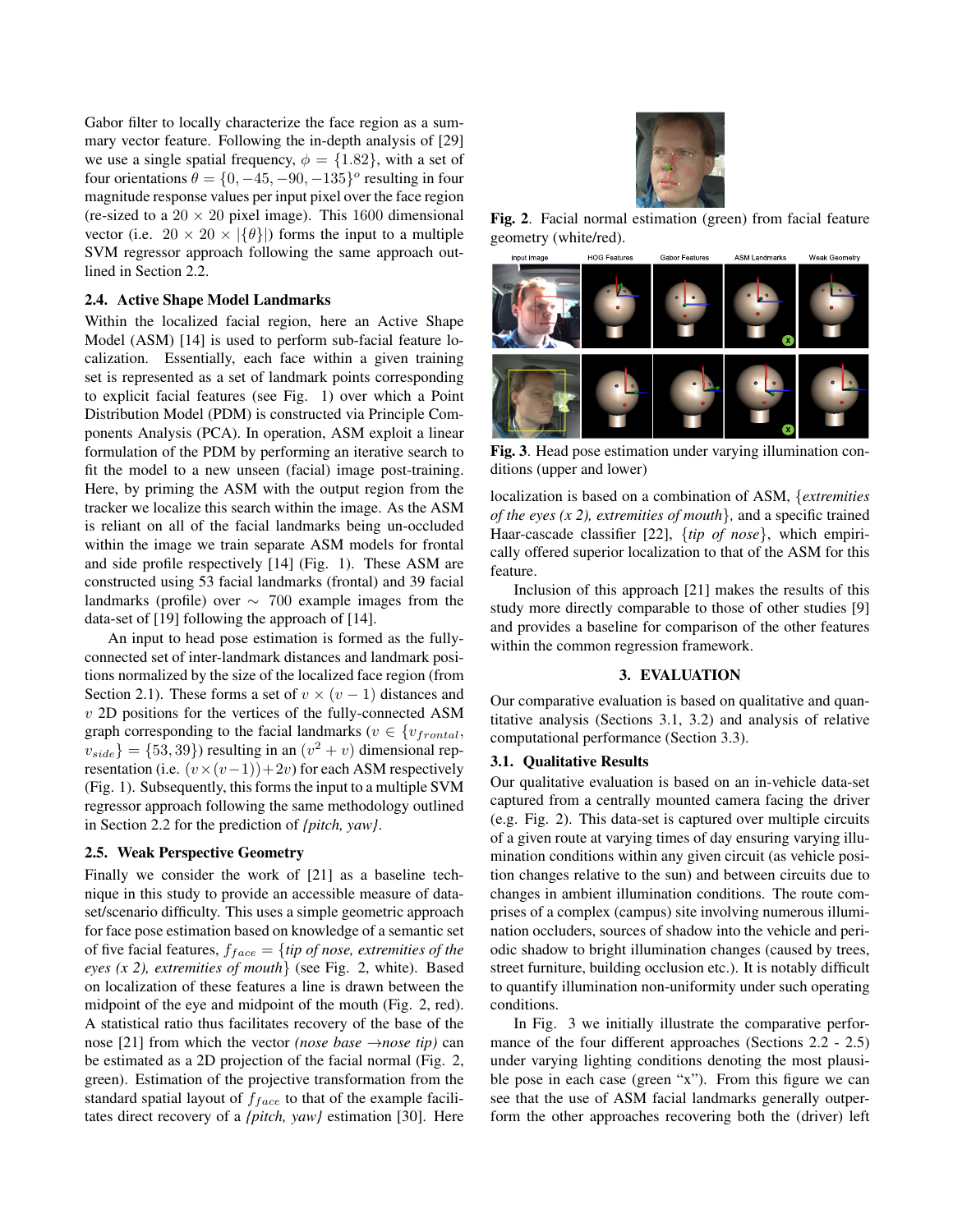

Fig. 4. Head pose estimation under varying non-uniform illumination conditions

head yaw with minimal variation in pitch from the horizontal (Fig. 3 upper) and (driver) left head yaw with mild downward pitch/glance (Fig. 3 lower). ASM landmarks appears to be the only approach capable of recovering such subtleties correctly.

These qualitative results are further illustrated in Fig. 4 where we see a range of varying illumination head pose examples from this test data-set. The comparative performance of each technique is shown with the plausible poses (green "x") and semi-plausible poses (orange "x") identified. From this illustrative example we can see that the ASM landmarks approach consistently produces a plausible pose estimation followed by the weak geometric estimation approach (Fig. 4). The HOG and Gabor approaches often produce implausible pose estimates (e.g. Fig. 4, rows 2 and 4.). Fig. 3 and 4 are representative of the results obtained over the entire test sequences. The bounding box (left) represents the facial region localized from detection/tracking forming an input to the specific feature approach (Fig. 4/3, red = frontal profile detection, yellow = side profile detection, blue = tracked position).

The Gabor and HOG approaches appear to be less robust to variation in illumination (Fig. 3 and 4) and head localization error (e.g. Fig. 3, row 1 and Fig. 3, row 3). In general, ASM landmarks were observed to be more robust both to head localization error (Section 2.1), changes in illumination and to mild partial occlusion. This is potentially attributable to the fact that the local normalization step in most gradient distribution approaches (e.g. HOG or [8]) assume locally consistent illumination, which may vary globally from instance to instance, rather than the extreme illumination gradient obtained over some of the test examples (e.g. Fig. 3, row 1 (left)). The magnitude of the Gabor filter response (as per [20]) suffer from a similar trait, as will all approaches in-

| Data-set | Localization | <b>HOG</b> | Gabor     | ASM     | Geometry |
|----------|--------------|------------|-----------|---------|----------|
| A[19]    | 91%          | y: 29.2    | y: 22.7   | v: 20.9 | y: 25.6  |
|          |              | p: 25.7    | p: 32.6   | p: 19.6 | p: 24.8  |
| B[16]    | 94%          | v: 15.1    | v: 15.8   | v: 14.6 | y: 18.6  |
|          |              | p: $13.2$  | p: $12.6$ | p: 11.9 | p: 13.7  |

Table 1. Mean absolute error in *{pitch (p), yaw (y)}* (degrees)

|     | Localization | HOG | Gabor | <b>ASM</b> | Geometry |
|-----|--------------|-----|-------|------------|----------|
| ms. |              |     |       |            |          |

Table 2. Mean Execution Time per Image (ms.)

herently based on having a local gradient magnitude profile that is consistent over the localized facial region in any given example (e.g. [8, 10, 11, 12]).

## 3.2. Quantitative Results

We further support our qualitative observational study with a quantitative comparison using the public data-sets described within [19] and [16] for which ground truth *{pitch, yaw}* is available (Table 1). From Table 1, whilst we can generally observe a lower mean absolute error over data-set B ([16]) than A ([19]). Whilst B achieves higher successful face localization and lower weak geometry based pose error (indicating relative difficultly), the error achieved by ASM is consistently lower than the other techniques against ground truth and is comparable to those achieved using gradient distribution approaches in [8] and others [10, 11, 12, 9]. Data-sets A and B use controlled illumination variations.

### 3.3. Computational Performance

Within the driver head pose estimation context, considering aspects of the real-time performance, we additionally present execution time per image frame (in *ms.*) in Table 2 (hardware platform: Intel core i5 CPU (3M Cache, 2.26 GHz), Windows 7 64-bit). With a standard localization overhead of 33*ms* for face localization, we can observe a significant computational advantage of the ASM landmarks approach over the other technique in terms of achievable frame-rate (approx. 18 *fps*) against the slowest (Gabor, approx. 8 *fps*).

### 4. CONCLUSIONS

Overall, we conclude that the use of ASM landmark features [14] outperform contemporary gradient distribution (e.g. [8]) and Gabor filter response type (e.g. [20]) features as an input to regression based estimation of head pose under varying illumination conditions. Whilst these techniques do perform moderately well, we show that ASM landmarks qualitatively perform better in the recovery of the more subtle aspects of pose under complex and varying illumination conditions - as commonly found in driver in-vehicle head pose estimation. This is quantitatively supported by lower mean absolute error in *{pitch, yaw}* estimation over established data-sets [19, 16]. Furthermore, ASM landmarks [14] offer significantly greater computational efficiency than contemporary gradient distribution approaches (e.g. [8, 18, 15]). Future work will expand this study following the evaluation methodology of [16].